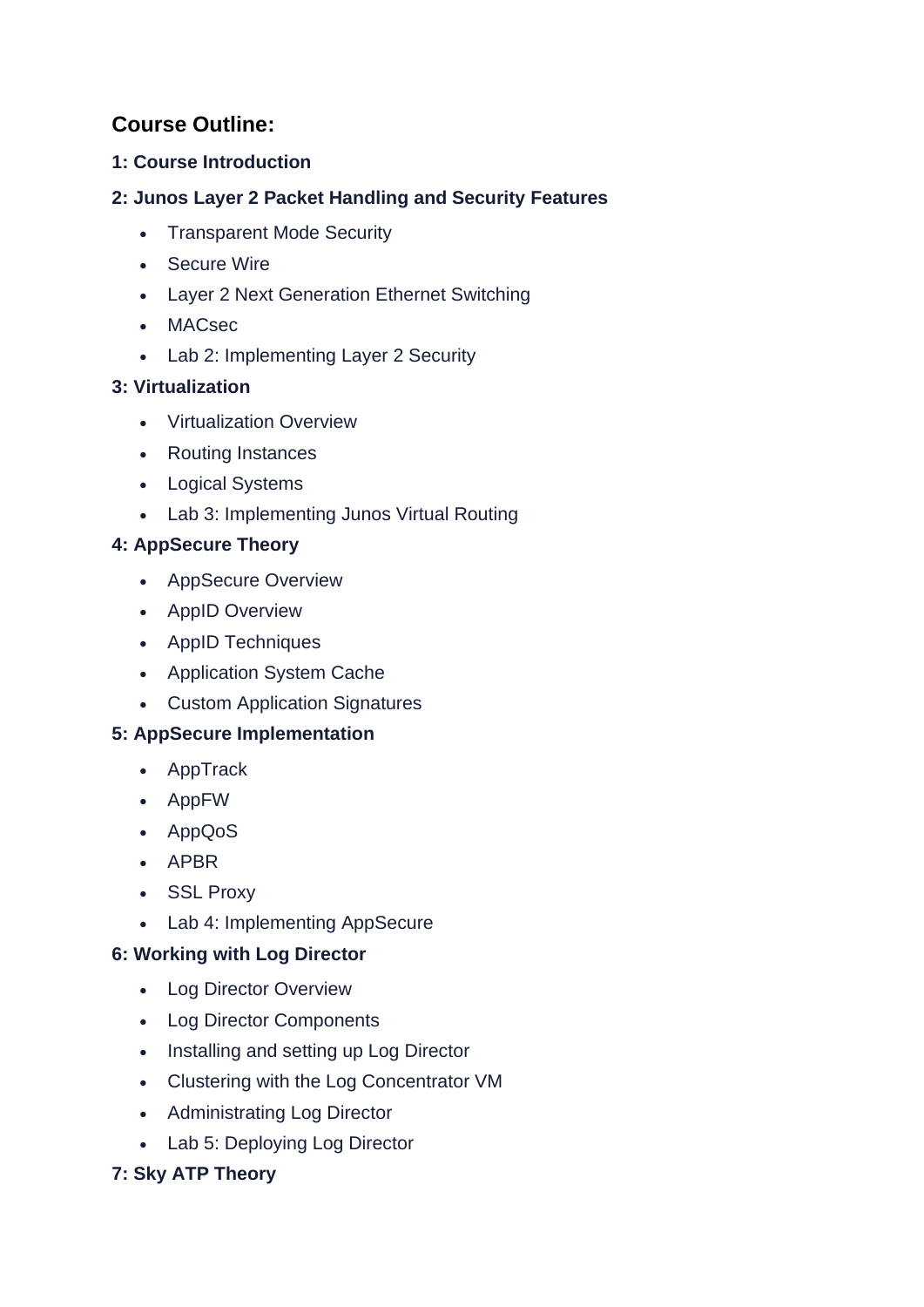- Sky ATP Overview
- Monitoring Sky ATP
- Analysis and Detection of Malware

## **8: Sky ATP Implementation**

- Configuring Sky ATP
- Installing Sky ATP
- Analysis and detection of Malware
- Infected Host Case Study
- Lab 6: Instructor Led Sky ATP Demo

#### **9: Implementing UTM**

- UTM Overview
- AntiSpam
- AntiVirus
- Content and Web Filtering
- Lab 7: Implementing UTM

#### **10: Introduction to IPS**

- IPS Overview
- Network Asset Protection
- Intrusion Attack Methods
- Intrusion Prevention Systems
- IPS Inspection Walkthrough

# **11: IPS Policy and Configuration**

- SRX IPS Requirements
- IPS Operation Modes
- Basic IPS Policy Review
- IPS Rulebase Operations
- Lab 8: Implementing Basic IPS Policy

# **12: SDSN**

- SDSN Overview
- SDSN Components
- SDSN Configuration
- Policy Enforcer Troubleshooting
- SDSN Use Cases
- Lab 9: Implementing SDSN